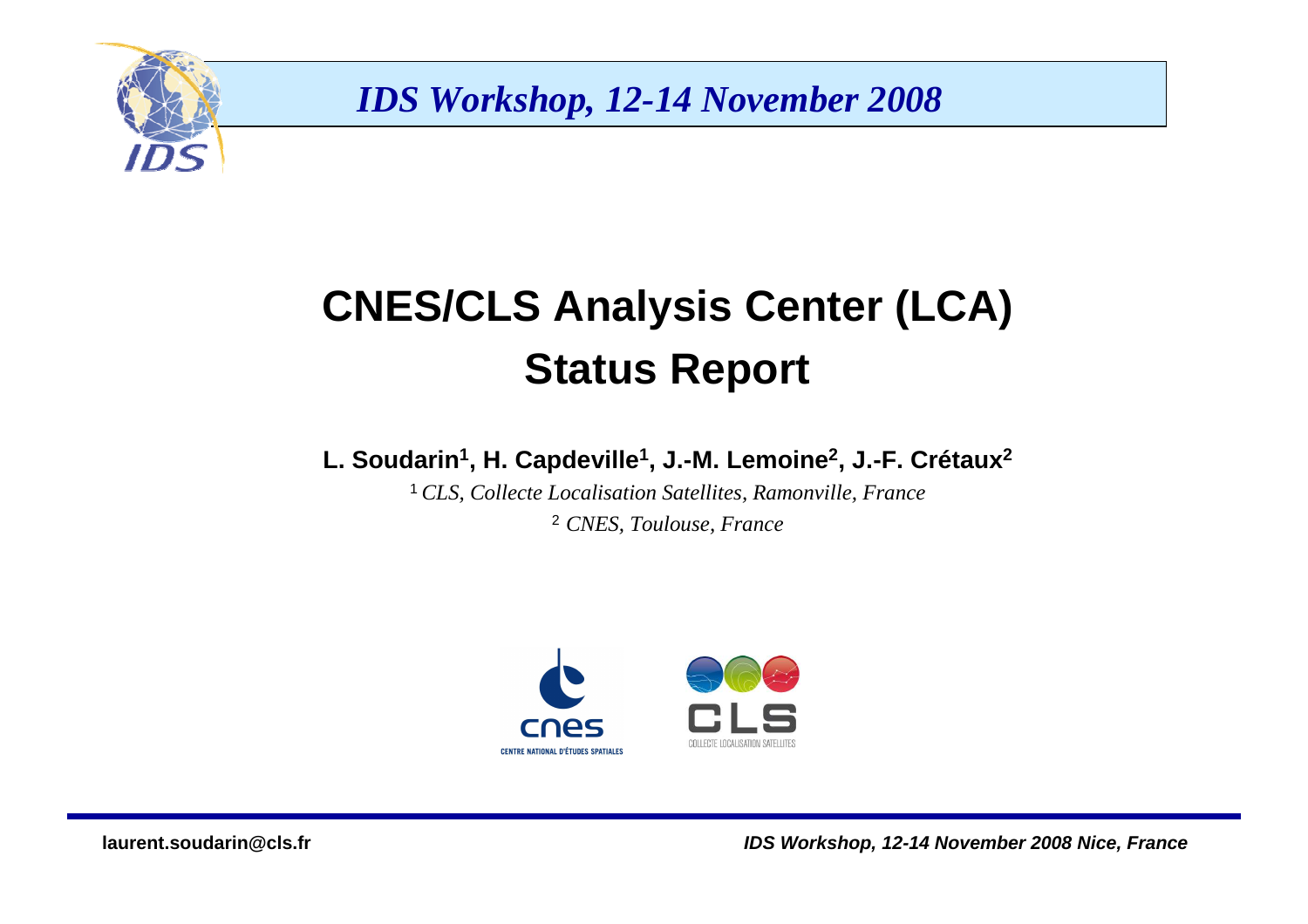### **Status**

DORIS data processing for IDS and GRGS/CRC (CombinationResearch Center for IERS)

Routine processing suspended in May.

Priority to ITRF2008 contribution:

- definition of standard and modelling
- re-processing 1993-2007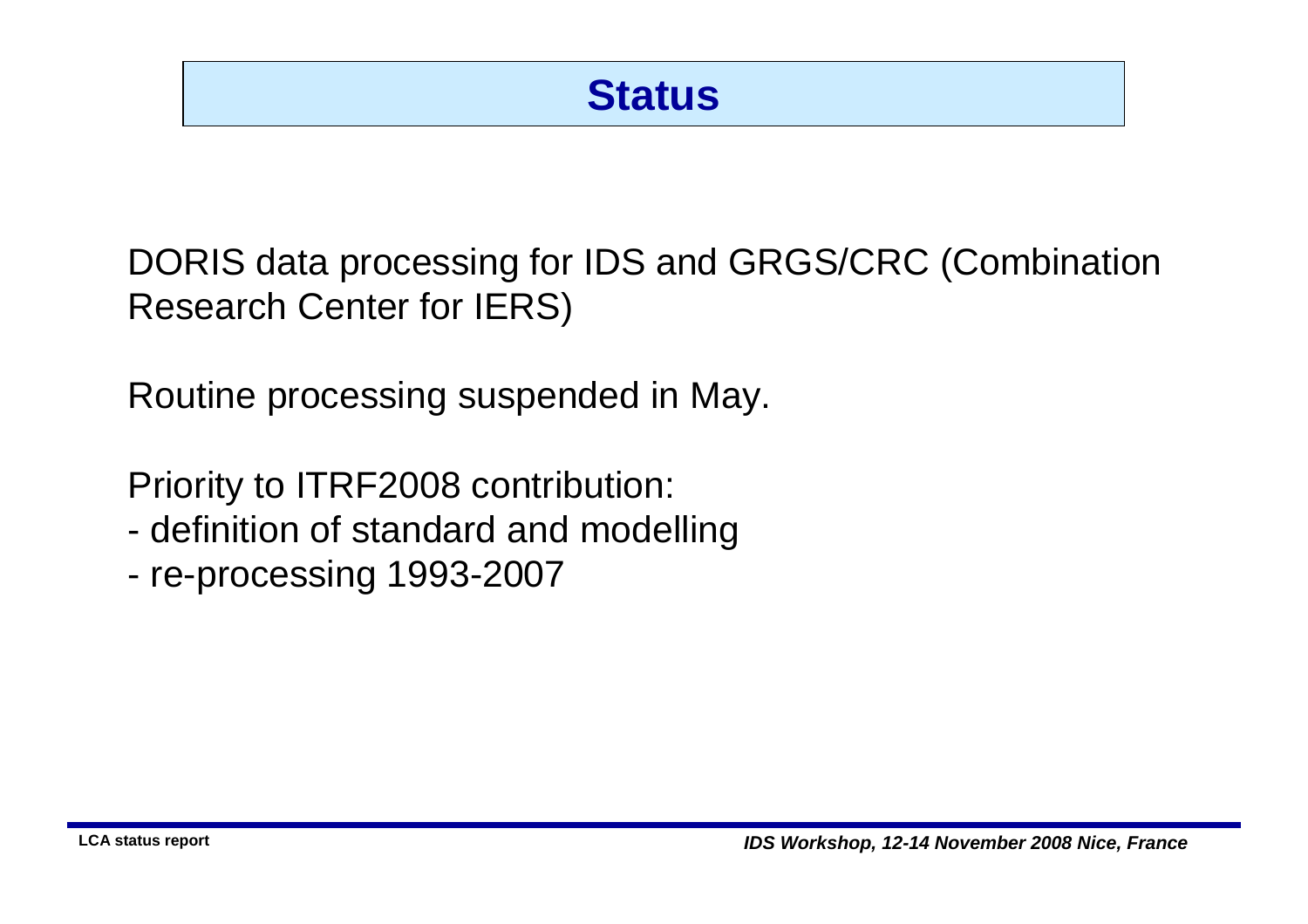### **Data Analysis**



**LCA status report**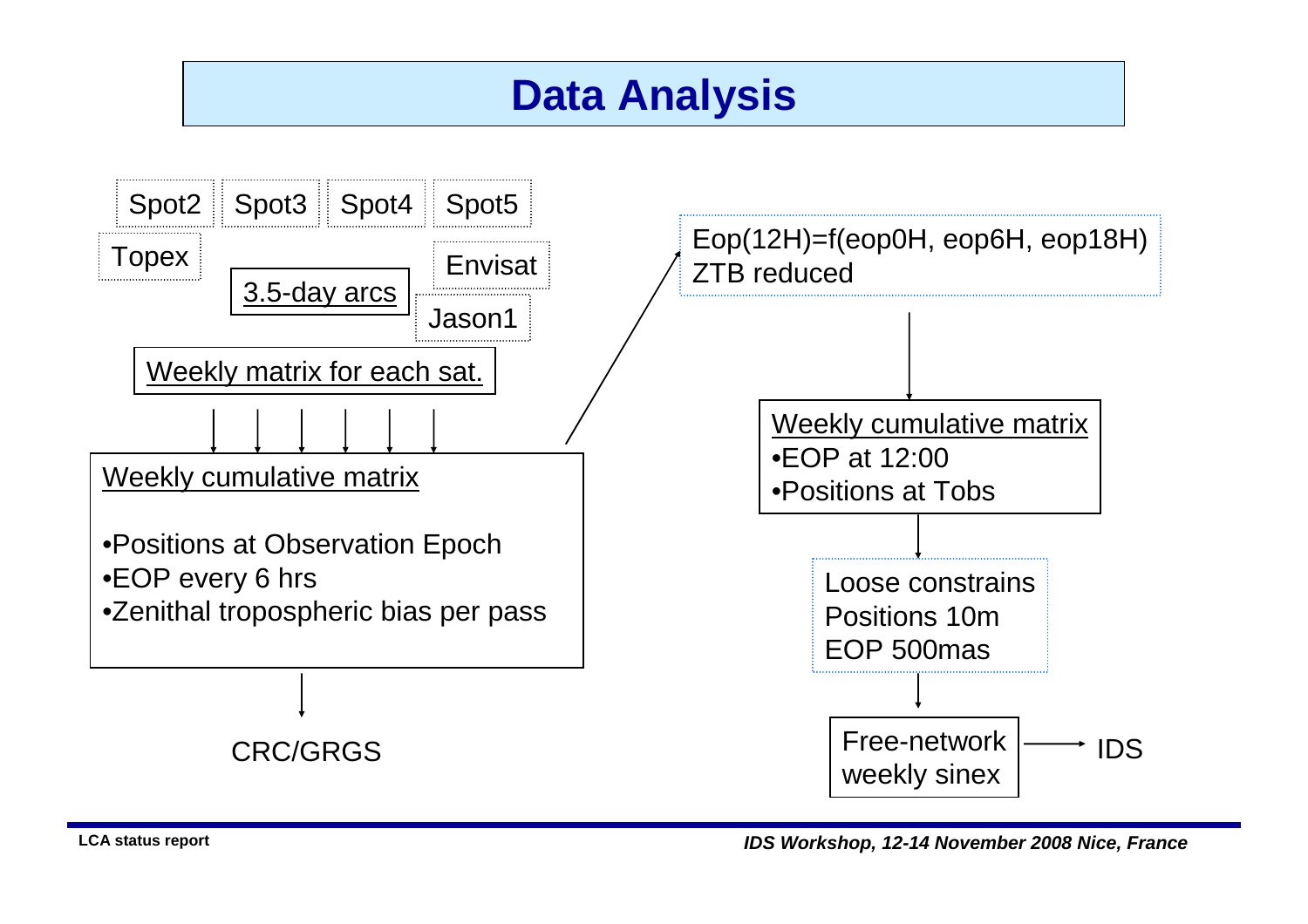# **Model and analysis standards (1)**

- $\bullet$ Gravity field = EIGEN\_GL04S\_ANNUAL
- $\bullet$  Tidal forces :
	- Solid earth: model of IERS2003 conventions
	- •Ocean: FES2004 (with admittance)
	- •Atmosphere: Biancale&Bode
- $\bullet$  Atmospheric gravitational attraction: computed from 6h ECMWF 3D pressure grids over land, inverted barometer model over the ocean
- $\bullet$ Atmospheric density = DTM94
- $\bullet$  Solar radiation pressure:
	- •albedo +IR pressure values interpolated from 6-hour grids from ECMWF
- Satellite Center of Mass Antenna Phase Center: applied from CDDIS data files
- $\bullet$ Satellite physical model = IDS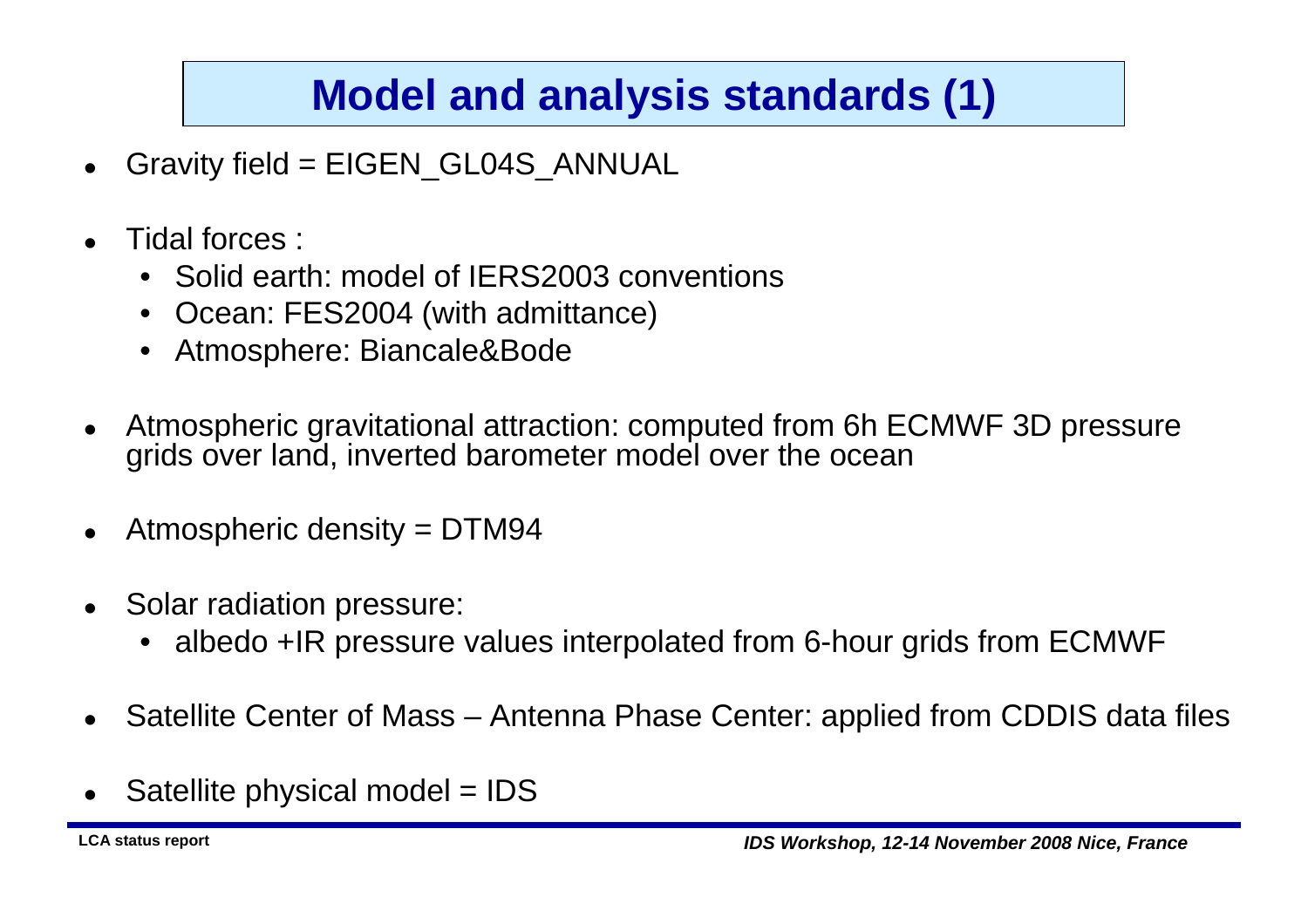## **Model and analysis standards (2)**

- $\bullet$  Station displacements:
	- •atmospheric loading= from 6h ECMWF 3D pressure grids
	- •ocean loading= Amplitudes and phases from FES2004
	- •Solid earth : Wahr model (IERS Conventions 2003)
	- •Pole tide : applied (IERS, 2003)
- $\bullet$  Troposphere:
	- $\bullet$  After 2002: Dry and wet a priori ZTD interpolated from 6-hour gridsderived from ECMWF meteorological model (available from 2002)
	- •Before 2002: DORIS met data
	- Mapping function: Guo & Langley•
- $\bullet$ EOP: a priori EOP05C04 polar motion
- $\bullet$ Stations Positions and Velocities: ITRF/DPOD2005
- $\bullet$ Arc lengths: 3.5 days
- 0 GINS version 8.2

**LCA status report**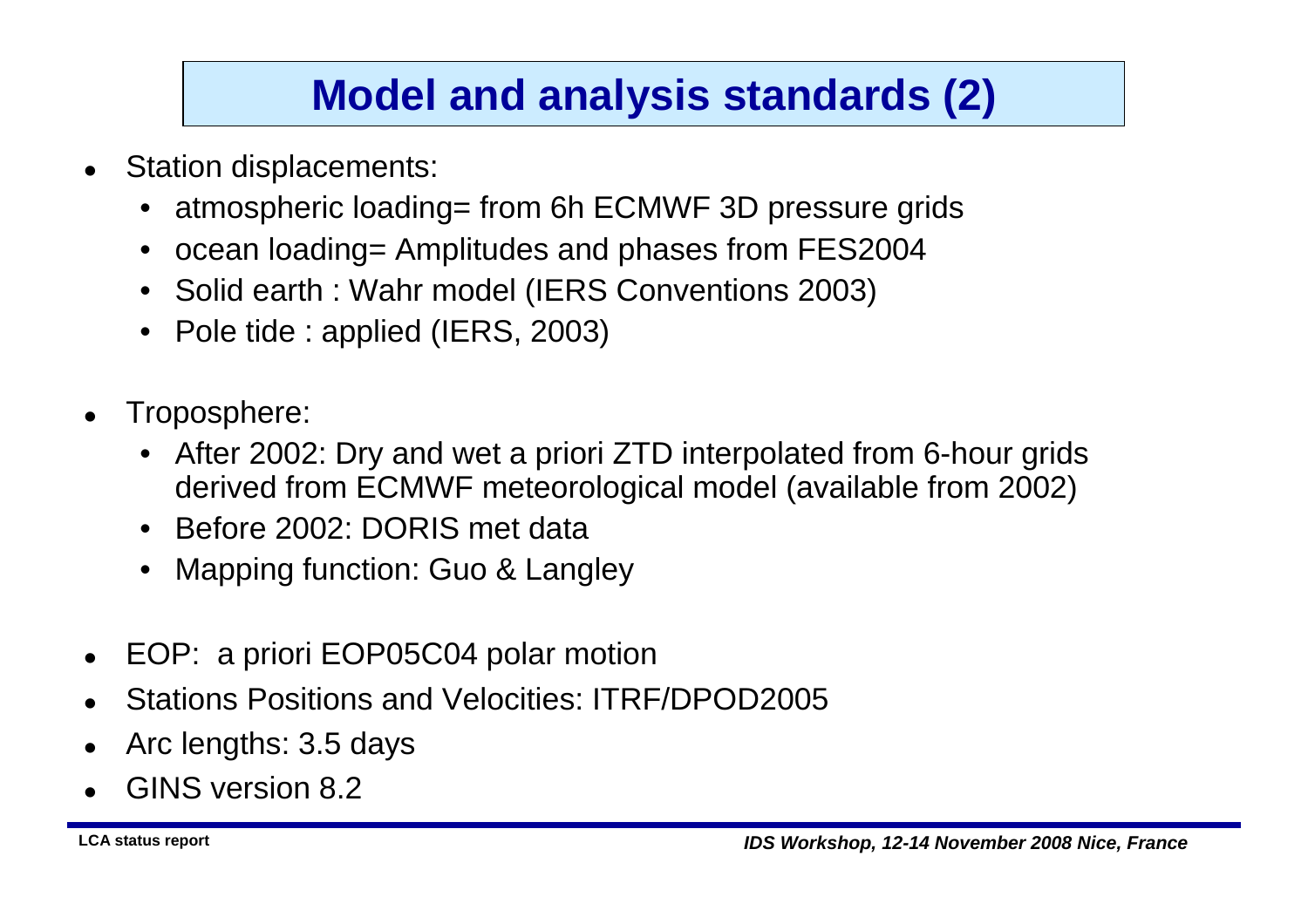# **Participation to ITRF2008**

What we have done until now is:

2002-2007:

- new processing of Envisat data
- naw waakly sarias (Icawd10) new weekly series (lcawd19) = [new processing] Envisat
- + [previous processing] SPOTs+Topex+Jason(2002) delivered to J.J. Valette and X. Collilieux

1998-2001 is being analysed

1993-1997 is in progress

**LCA status report**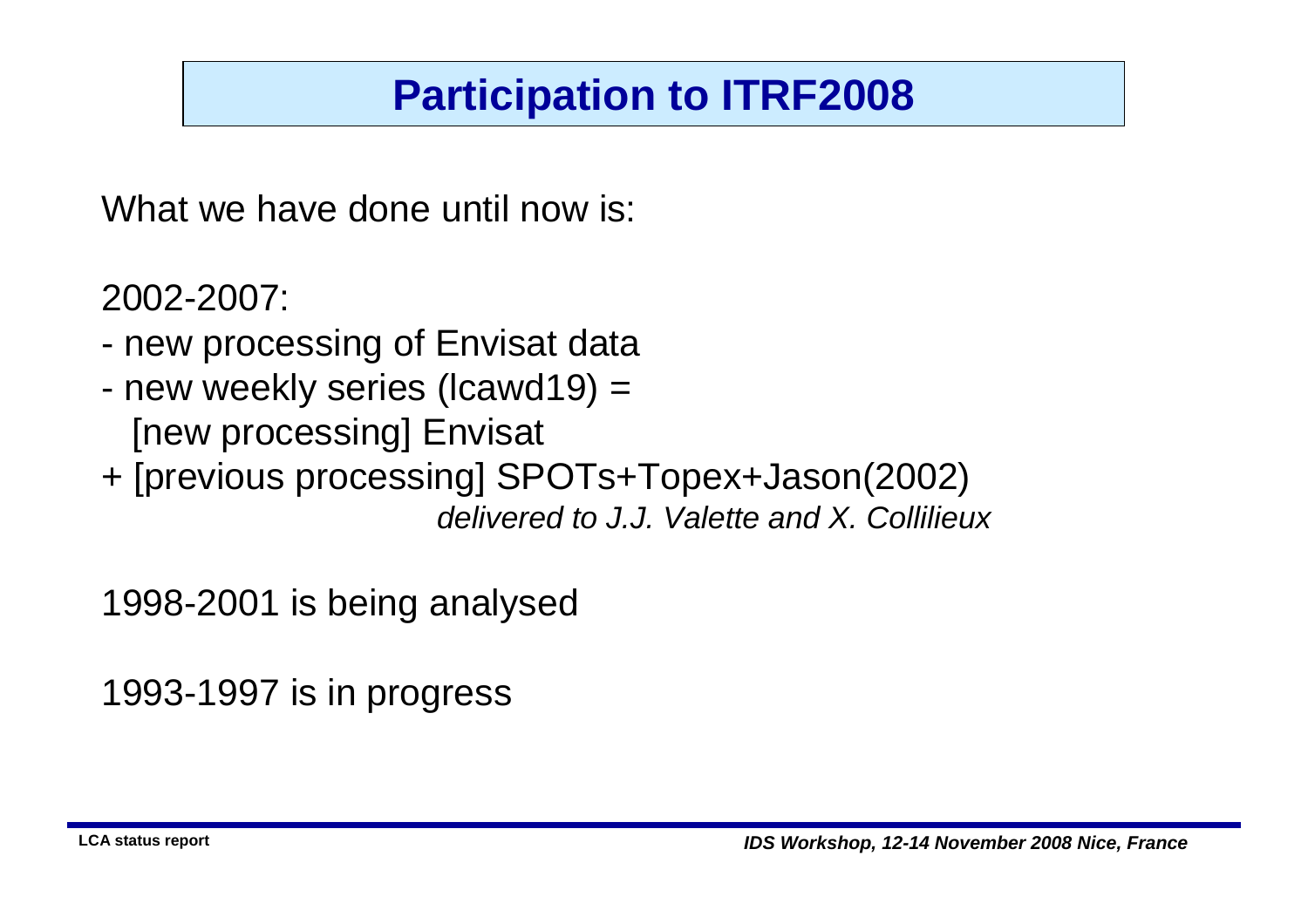## **Participation to ITRF2008**

For the next months, our plan is as follows:

November-December:

-provide IDS with 1993-2001 weekly solutions

January-February:-re-processing of SPOTs and Topex data over 2002-2007 (+Jason 2002?)-processing of 2008

-provide IDS with the homogeneous series 2002-2008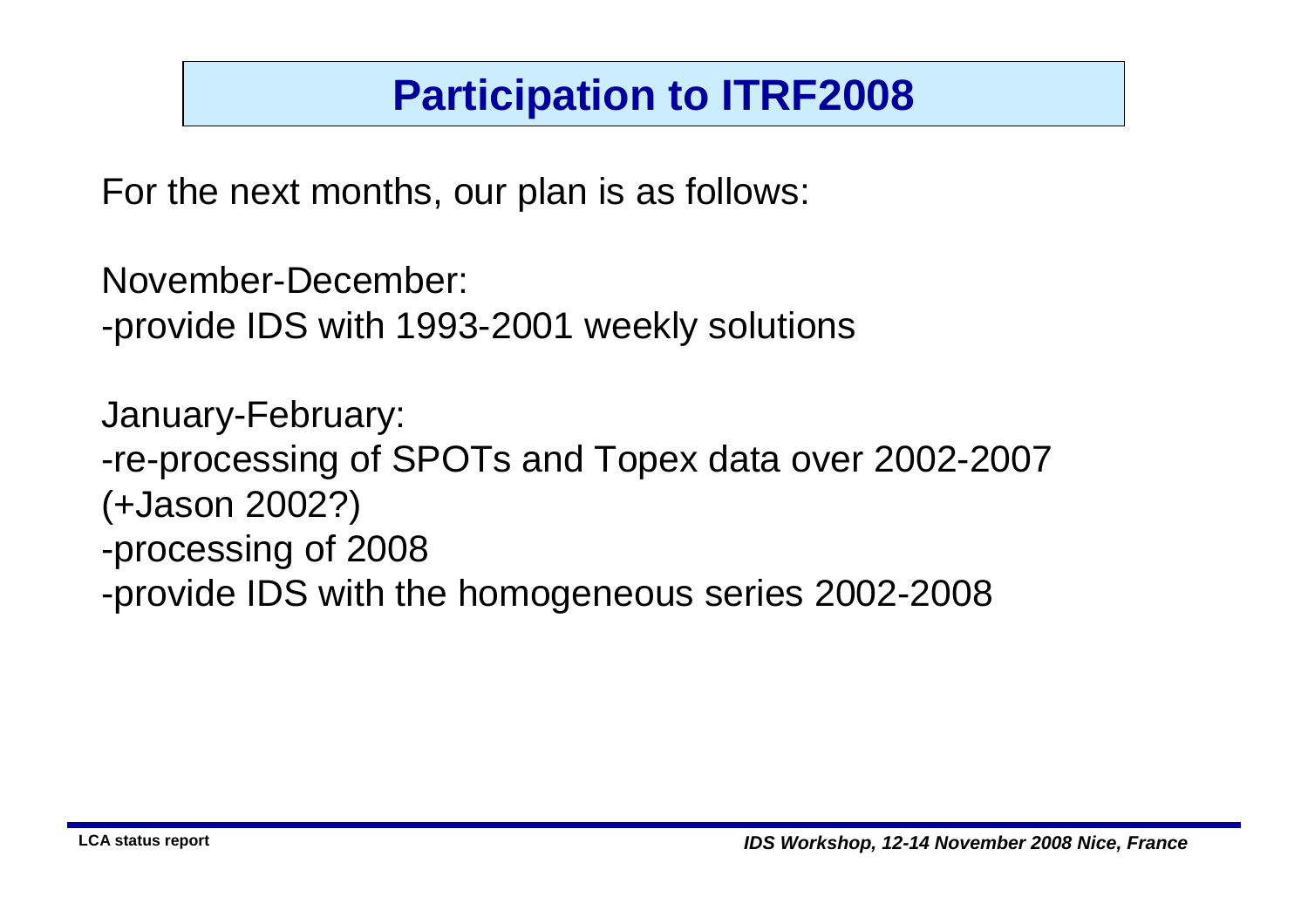### **Issues**

#### Atmospheric loading

 We plan to form the time series of atmospheric loading applied in our processing.

We will thus be able to remove this correction in the normal equations before getting the solution.

### Time Varying Gravity field

 We are using the complete EIGEN-GL04S model including timedrifts.

However, partial derivatives for the coefficients up to degree 3 are generated in the weekly matrices of each satellite. Thus we may solve these terms or fix them to different values.

EOPOnly Xp,Yp; approach not changed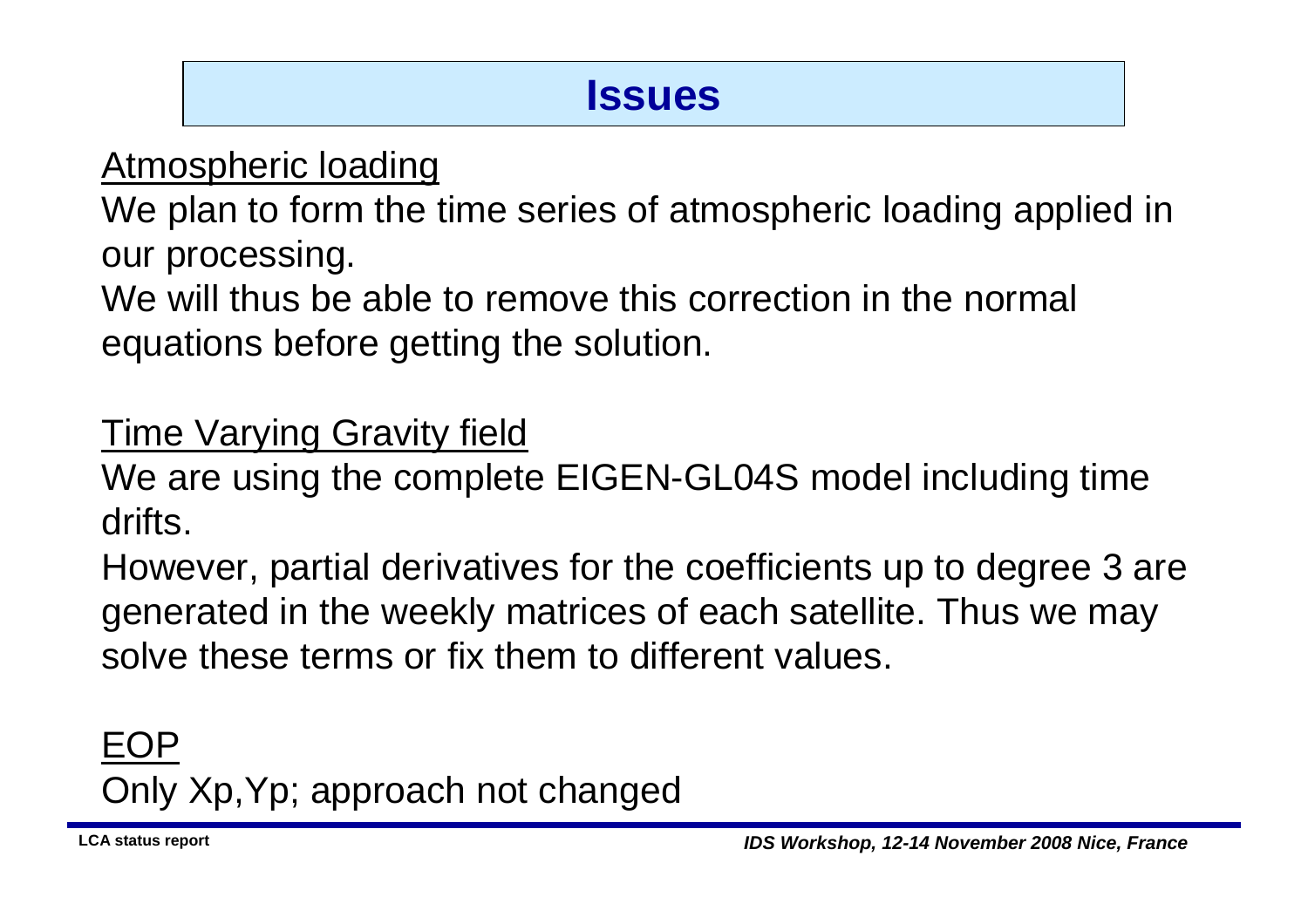### **Envisat reprocessing: orbit comparison**

#### LCA vs CNES/POE: average

Envisatl Avg Rad/Crs/Alg Orbit Differences for LCA vs CNES\_POD radial (m)  $0.03$ cross-track (m) along-track (m) 0.02 Previous series LCA vs GSFC v2 Diffrences (m)  $0.01$ (F. Lemoine AWG0803) $\mathbf 0$ Differences (cm)  $-0.01$  $-0.02$ 19000 19500 20000 20500 21000  $-8$  $-10$ CNES Julian date [2002/07-2007] 53460 53640 53820 54000 54180 Modified Julian Date

**IDS Workshop, 12-14 November 2008 Nice, France**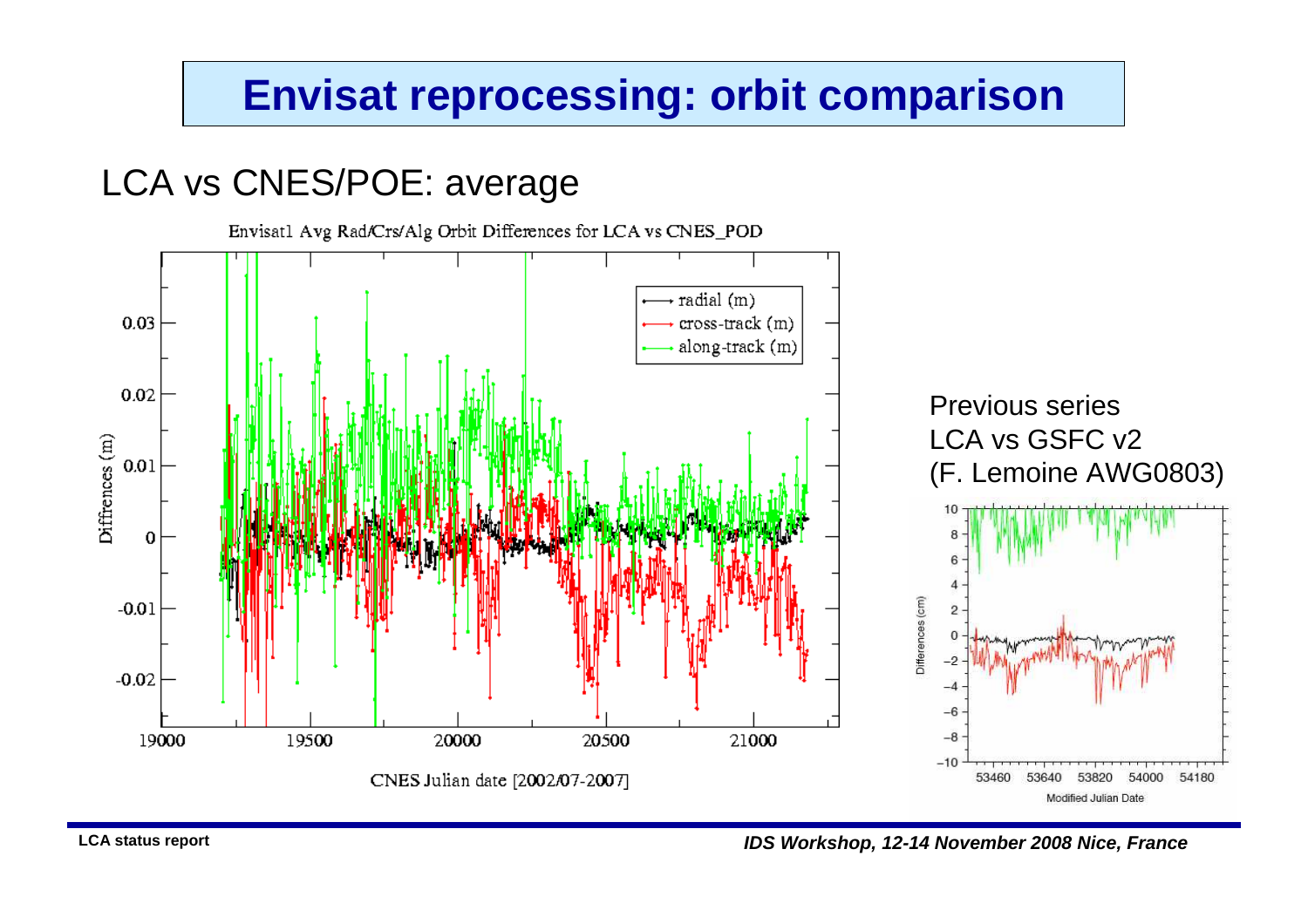### **Envisat reprocessing: orbit comparison**

### LCA vs CNES/POE: RMS



**IDS Workshop, 12-14 November 2008 Nice, France**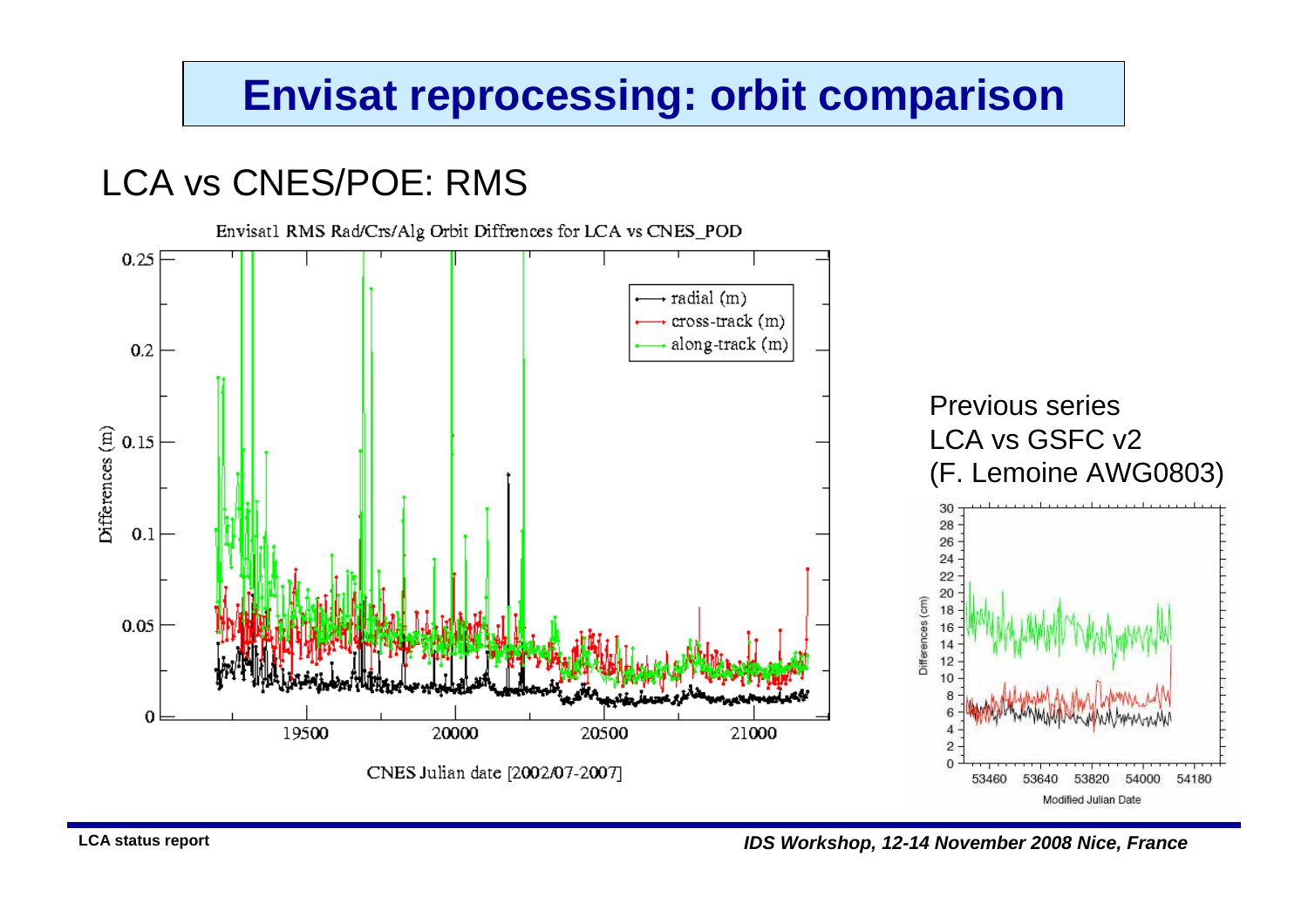### **Weekly multi-sat. solutions vs ITRF/DPOD2005**

Weekly NEU rms for the whole network 1998-2007

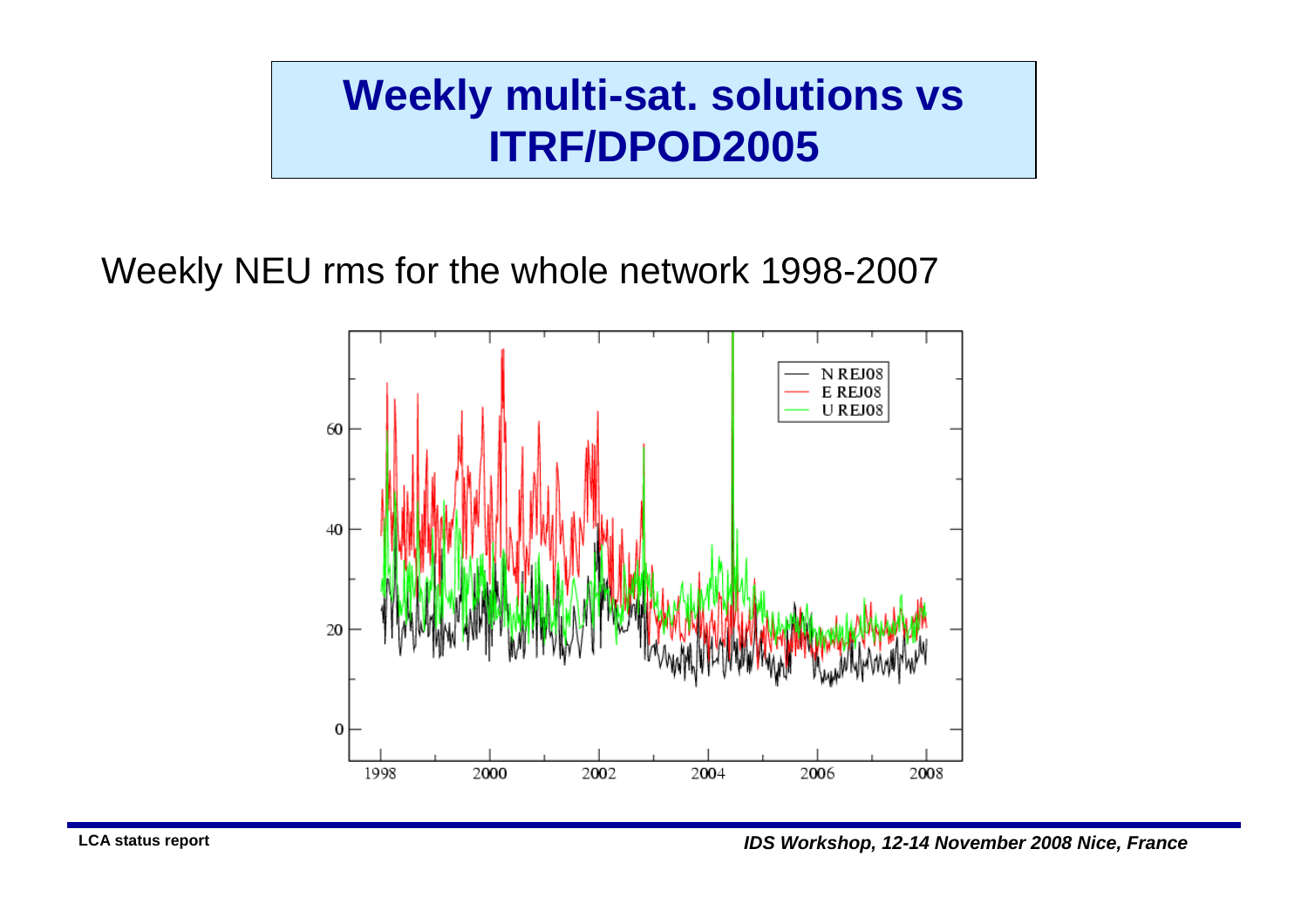### **Plan for 2009**

After ITRF2008:

- •Re-start routine processing
- •Process Jason2 DORIS2.2
- •Include Jason2 in SINEX solutions for IDS?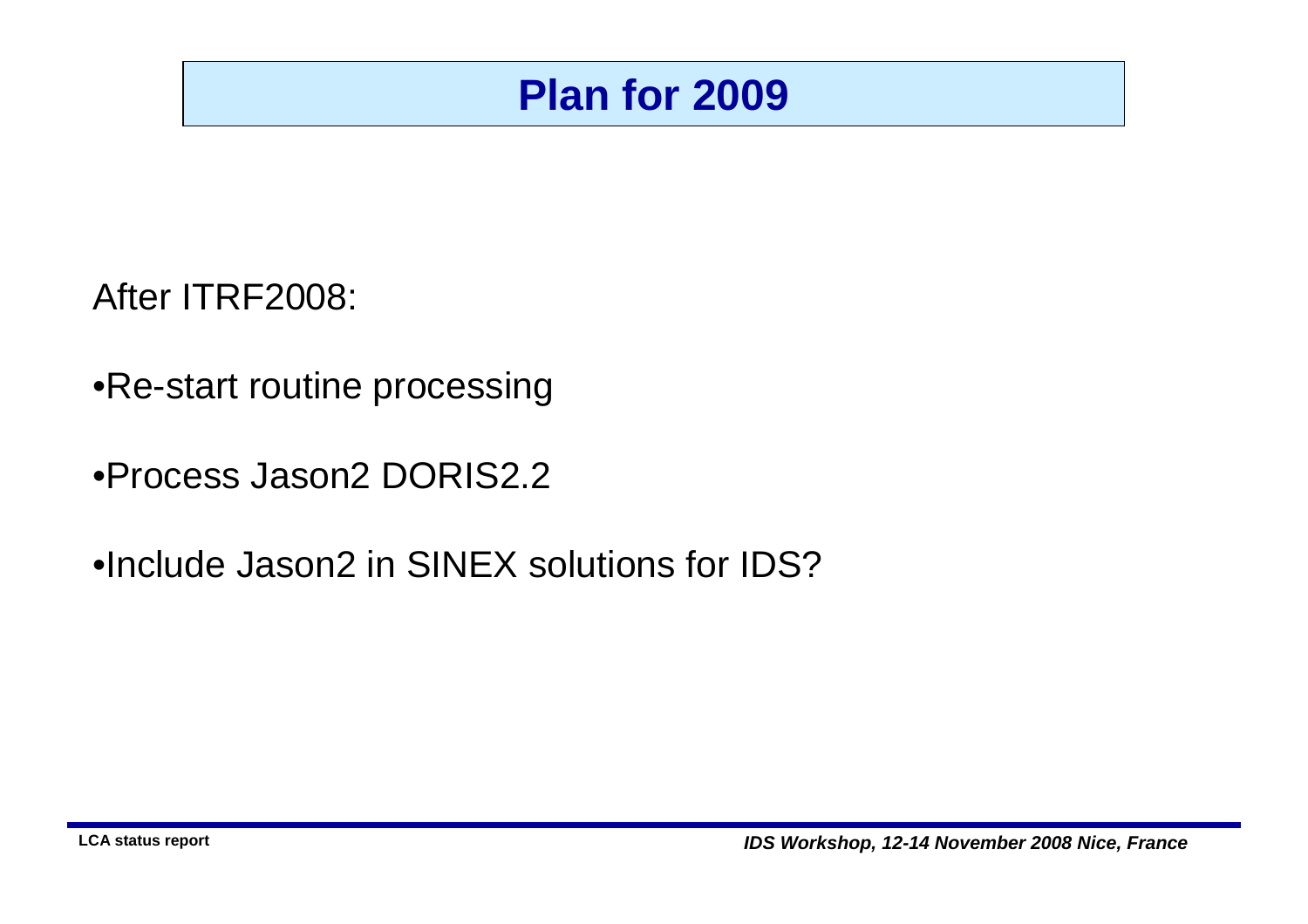# **Backups**